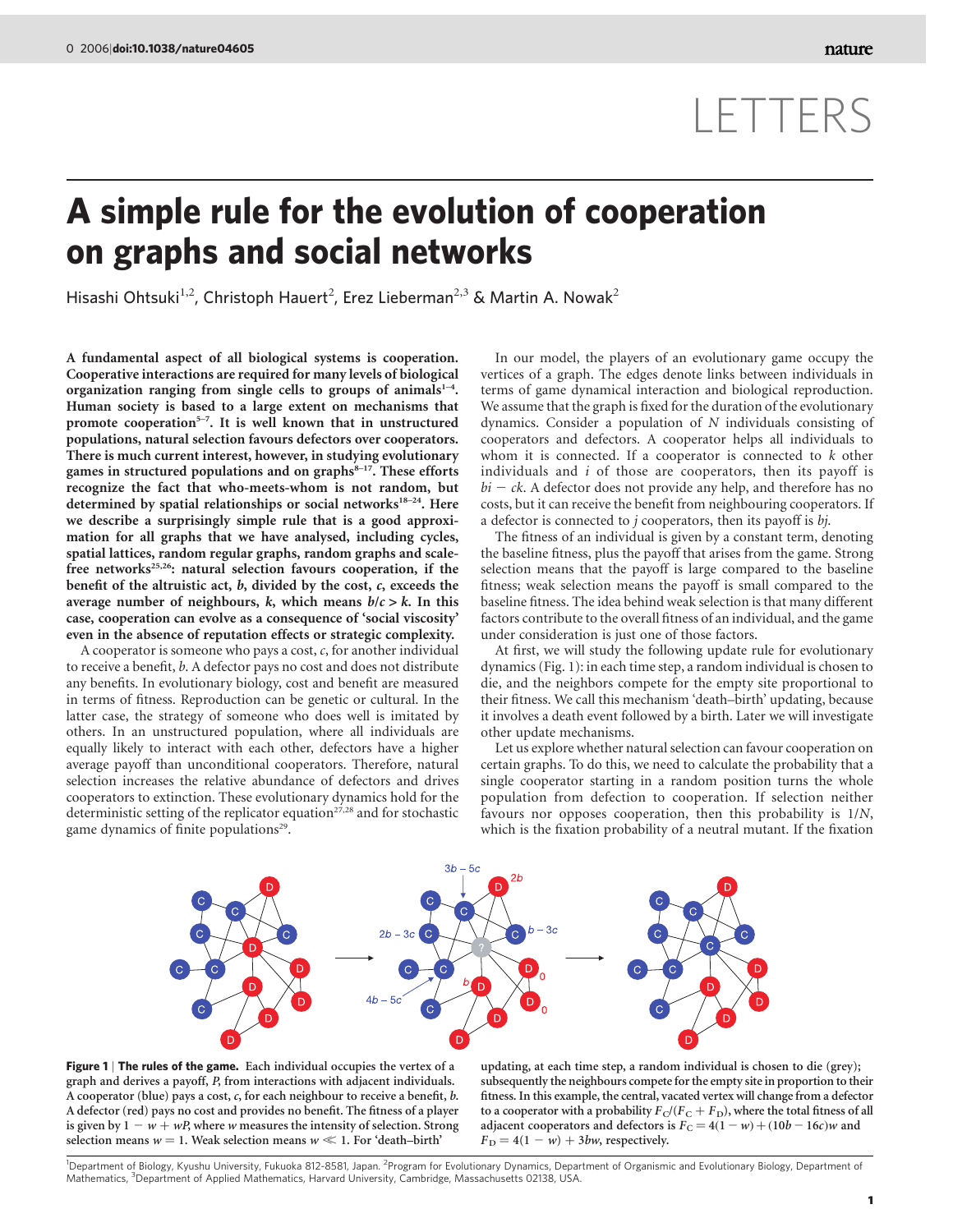

Figure 2 | The simple rule,  $b/c > k$ , is in good agreement with numerical simulations. The parameter  $k$  denotes the degree of the graph, which is given by the (average) number of neighbours per individual. The first row illustrates the type of graph for  $k = 2$  (a) and  $k = 4$  (b–e). The second and third rows show simulation data for population sizes  $N = 100$  and  $N = 500$ . The fixation probability,  $\rho$ , of cooperators is determined by the fraction of runs where cooperators reached fixation out of 10<sup>6</sup> runs under weak selection,  $w = 0.01$ . Each type of graph is simulated for different (average)

probability of a single cooperator is greater than 1/N, then selection favours the emergence of cooperation. We also calculate the fixation probability of a single defector in a population of cooperators, and compare the two fixation probabilities.

The traditional well-mixed population of evolutionary game theory is represented by the complete graph, where all vertices are connected. In this special situation, cooperators are always opposed by selection. This is the fundamental intuition of classical evolutionary game theory. But what happens on other graphs?

Let us first consider a cycle. Each individual is linked to two neighbours. A single cooperator could be wiped out immediately or take over one of its two neighbours. A cluster of two cooperators could expand to three cooperators or revert to a single cooperator. In any case, the lineage starting from one cooperator always forms a single cluster of cooperators, which cannot fragment into pieces. This fact allows a straightforward calculation. We find that selection favours cooperation if  $b/c > 2$ . This result holds for weak selection and large population size.

Next, we study regular graphs, where each individual has exactly k neighbours. Such graphs include cycles, spatial lattices and random regular graphs. For all such graphs, a direct calculation of the fixation probability is impossible, because a single invader can lead to very complicated patterns: the emerging cluster usually breaks into many pieces, allowing a large number of conceivable geometric configurations. In general, the inherent complexity of games on graphs makes analytical investigations almost always impossible.

degrees ranging from  $k = 2$  to  $k = 10$ . The arrows mark  $b/c = k$ . The dotted horizontal line indicates the fixation probability 1/N of neutral evolution. The data suggest that  $b/c > k$  is necessary but not sufficient. The discrepancy is larger for non-regular graphs (**d**, **e**) with high average degree ( $k = 10$ ). This is not surprising given that the derivation of the rule is for regular graphs and in the limit  $N \gg k$ . Note that the larger population size,  $N = 500$ , gives better agreement.

Nevertheless, we can calculate the fixation probability of a randomly placed mutant for any two-person, two-strategy game on a regular graph by using pair approximation and diffusion approximation (see Supplementary Information). In particular, we find that cooperators have a fixation probability greater than 1/N and defectors have a fixation probability less than 1/N, if:

$$
b/c > k
$$

The ratio of benefit to cost of the altruistic act has to exceed the degree, k, which is given by the number of neighbours per individual. This condition is derived for weak selection and under the assumption that the population size,  $N$ , is much larger than the degree,  $k$ .

We find excellent agreement with numerical simulations (Fig. 2). For a given population size,  $b/c > k$  is a necessary condition for selection to favour cooperators. As the population size increases, the discrepancy between  $b/c > k$  and the numerical simulations becomes smaller. Moreover, we find that the rule also holds for random graphs<sup>25</sup> and scale-free networks<sup>26,27</sup>, where individuals differ in the number of their neighbours. Here k denotes the average degree of the graph. Scale-free networks fit slightly less well than random graphs, presumably because they have a larger variance of the degree distribution.

The intuitive justification for the  $b/c > k$  rule is illustrated in Fig. 3. Consider one cooperator and one defector competing for an empty site. The payoff for the cooperator is  $P_C = bq_{C|C}(k - 1) - ck$ . The payoff for the defector is  $P_D = bq_{C/D}(k - 1)$ . The conditional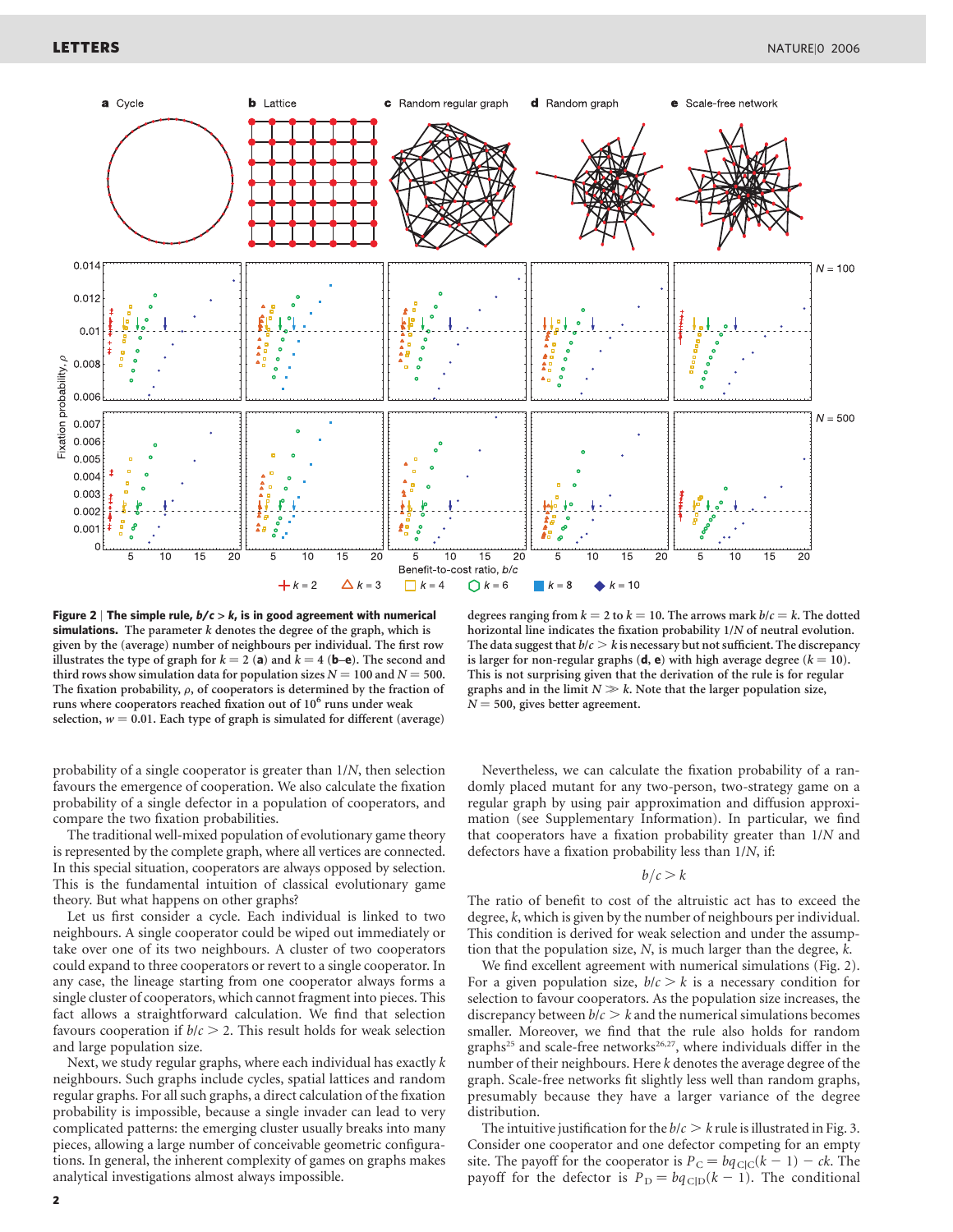

Figure 3 | Some intuition for games on graphs. a, For death-birth updating, we must consider a cooperator and a defector competing for an empty site. The pair-approximation calculation shows that for weak selection the cooperator has one more cooperator among its  $k - 1$  other neighbours than does the defector. Hence, the cooperator has a higher chance to win the empty site if  $b/c > k$ . **b**, For birth–death updating, we must consider a cooperator–defector pair competing for the next reproduction event. Again the cooperator has one more cooperator among its  $k - 1$  other neighbours than the defector, but the focal cooperator is also a neighbour of the defector.

Hence, both competitors are linked to the same number of cooperators, and therefore the defector has a higher payoff. For birth–death updating, selection does not favour cooperation. c, On a cycle ( $k = 2$ ), the situation is simple. A direct calculation, for weak selection and large population size, leads to the following results. For birth–death updating, the boundary between a cluster of cooperators and defectors tends to move in favour of defectors. For death–birth updating, the cooperator cluster expands if  $b/c > 2$ . For imitation updating, the cooperator cluster expands if  $b/c > 4$ .

probability to find a cooperator next to a cooperator is  $q_{\text{ClC}}$  and to find a cooperator next to a defector is  $q_{\text{C}|D}$ . The cooperator pays cost  $c$  for all of its  $k$  neighbours and receives benefit  $b$  from each cooperator among its  $k - 1$  neighbours, excluding the contested site. The defector pays no cost, but receives benefit b from each cooperator among its  $k - 1$  neighbours, also excluding the contested site. The payoff that comes from the contested site is excluded, because it contributes equally to the cooperator and the defector and therefore cancels out. If  $P_{\rm C} > P_{\rm D}$ , then selection favours the cooperator. Pair-approximation shows that  $(k - 1)(q_{C|C} - q_{C|D}) = 1$  for weak selection. Thus, the cooperator has on average one more cooperator neighbour than the defector. Therefore, we obtain  $P_C - P_D = b - ck$ , which leads to the  $b/c > k$  rule.

We have also explored other update mechanisms. Suppose at each time step a random individual is chosen to update its strategy; it will stay with its own strategy or imitate one of the neighbours proportional to fitness. For this 'imitation' updating, we find that cooperators are favoured if  $b/c > k + 2$ . This result can be obtained with an exact calculation for the cycle and with pair approximation for regular graphs. Again, there is good agreement with numerical simulations (Supplementary Fig. 4). Mathematically, imitation updating can be obtained from our earlier death–birth updating by adding loops to every vertex. Therefore, each individual is also its own neighbour. Let us define the connectivity, k, of a vertex as the total number of links connected to that vertex, noting that a loop is connected twice. Then the simple rule  $b/c > k$  holds both for the imitation and death–birth updating.

There are also update rules for which selection can never favour cooperators. For example, let us consider 'birth–death' updating: at each time step an individual is selected for reproduction proportional to fitness, and the offspring replaces a randomly chosen neighbour. In this case, selection always favours defectors, because only the payoff of individuals right at the boundary between cooperators and defectors matters, and there cooperators are always at a disadvantage (Fig. 3b). In the two other models, the payoffs of individuals that are one place removed from the boundary also play a role, which gives cooperation a chance to survive.

Using a different model, van Baalen and Rand<sup>11</sup> have derived a condition for the initial invasion of cooperators. In their model, the vertices of a spatial lattice (or a graph) are either empty or occupied by cooperators or defectors. There are birth, death and migration events. Implicitly, they have shown that without migration a few cooperators can successfully invade a population of defectors if  $b/c > k^2/(k-1)$ . The difference between this result and ours is not surprising. The invasion condition of ref. 11 examines whether rare cooperators are able to increase in abundance, whereas our fixation probability includes the whole evolutionary trajectory including the initial invasion and propagation of cooperators as well as the final extinction of defectors. For a comparison of invasion and fixation criteria see Wild and Taylor<sup>30</sup>.

Thus, we have shown that evolutionary dynamics on graphs can favour cooperation over defection if the benefit to cost ratio,  $b/c$ , of the altruistic act exceeds the average connectivity, k. The fewer connections there are, the easier it is for natural selection to promote cooperation. In our present analysis, all connections are equally strong. A next step will be to explore graphs with weighted edges. In social networks, people might have a substantial number of connections, but only very few of them are strong. Hence, the 'effective' average degree, k, of many relevant networks could be small, thereby making selection of cooperation on graphs a powerful option.

Our study is theoretically motivated, but has implications for empirical research. For example, one can envisage an experiment where people are asked to play a non-repeated Prisoner's Dilemma within a given network. Certain network structures should promote cooperative behaviour more than others. In particular, more cooperation should emerge if connectivity is low. Moreover, in certain animal species there exist complicated social networks. Observational studies could reveal how network structure affects the level of cooperation; higher connectivity should reduce cooperation. In this paper, as a logical first step, we have studied the simplest possible interaction between unconditional cooperators and defectors, but in an extended approach, both in terms of theory and experiment, it will be interesting to see which strategies of direct or indirect reciprocity evolve on particular networks.

Finally, we note the beautiful similarity of our finding with Hamilton's rule<sup>1</sup>, which states that kin selection can favour cooperation provided  $b/c > 1/r$ , where r is the coefficient of genetic relatedness between individuals. The similarity makes sense. In our framework, the average degree of a graph is an inverse measure of social relatedness (or social viscosity). The fewer friends I have the more strongly my fate is bound to theirs.

## Received 7 December 2005; accepted 26 January 2006.

- Hamilton, W. D. The genetical evolution of social behaviour. J. Theor. Biol. 7, 1–-16 (1964).
- 2. Trivers, R. The evolution of reciprocal altruism. Q. Rev. Biol. 46, 35-57 (1971).
- 3. Axelrod, R. & Hamilton, W. D. The evolution of cooperation. Science 211, 1390–1396 (1981)
- 4. Wilson, E. O. Sociobiology (Harvard Univ. Press, Cambridge, Massachusetts, 1975).
- 5. Wedekind, C. & Milinski, M. Cooperation through image scoring in humans. Science 288, 850-852 (2000).
- 6. Fehr, E. & Fischbacher, U. The nature of human altruism. Nature 425, 785–-791 (2003).
- 7. Nowak, M. A. & Sigmund, K. Evolution of indirect reciprocity. Nature 437, 1291–1298 (2005)
- Nowak, M. A. & May, R. M. Evolutionary games and spatial chaos. Nature 359, 826-829 (1992).
- Killingback, T. & Doebeli, M. Spatial evolutionary game theory: Hawks and Doves revisited. Proc. R. Soc. Lond. B 263, 1135-1144 (1996).
- 10. Nakamaru, M., Matsuda, H. & Iwasa, Y. The evolution of cooperation in a lattice-structured population. J. Theor. Biol. 184, 65-81 (1997).